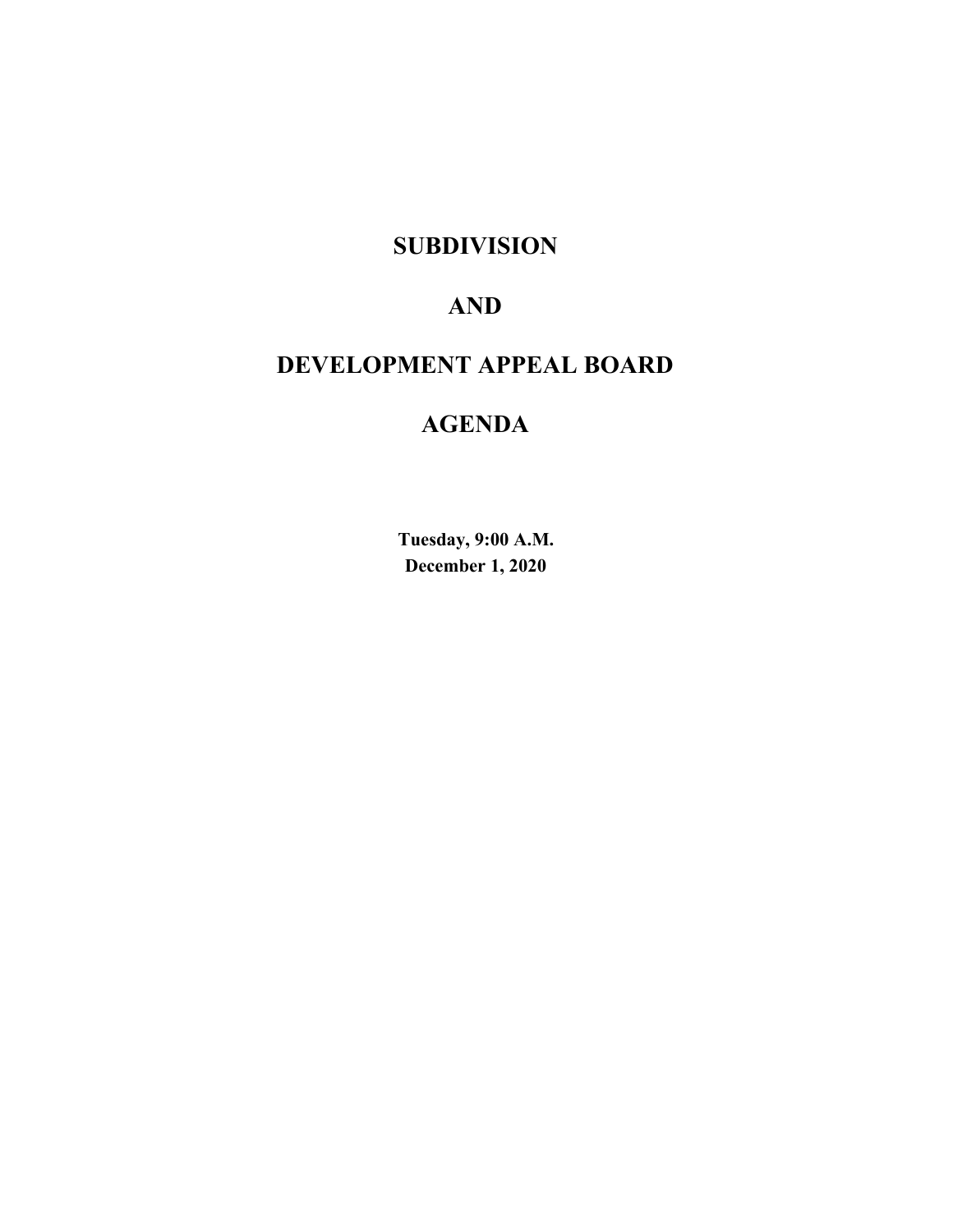### **SUBDIVISION AND DEVELOPMENT APPEAL BOARD**

| 9:00 A.M.    | $SDAB-D-20-170$ |                                                                                                                                                                                                                                                              |
|--------------|-----------------|--------------------------------------------------------------------------------------------------------------------------------------------------------------------------------------------------------------------------------------------------------------|
|              |                 | Construct a rear uncovered deck to a Single<br>Detached House $(5.79 \text{m X } 5.00 \text{m } \textcircled{a} 1.00 \text{m } \text{in}$<br>Height) and to construct an Accessory building<br>(pergola, $5.00m \times 4.62m$ - Existing without<br>permits) |
|              |                 | 15509 - 47A Street NW<br>Project No.: 368743176-002                                                                                                                                                                                                          |
| <b>NOTE:</b> |                 | Unless otherwise stated, all references to "Section numbers" in this Agenda<br>refer to the authority under the Edmonton Zoning Bylaw 12800.                                                                                                                 |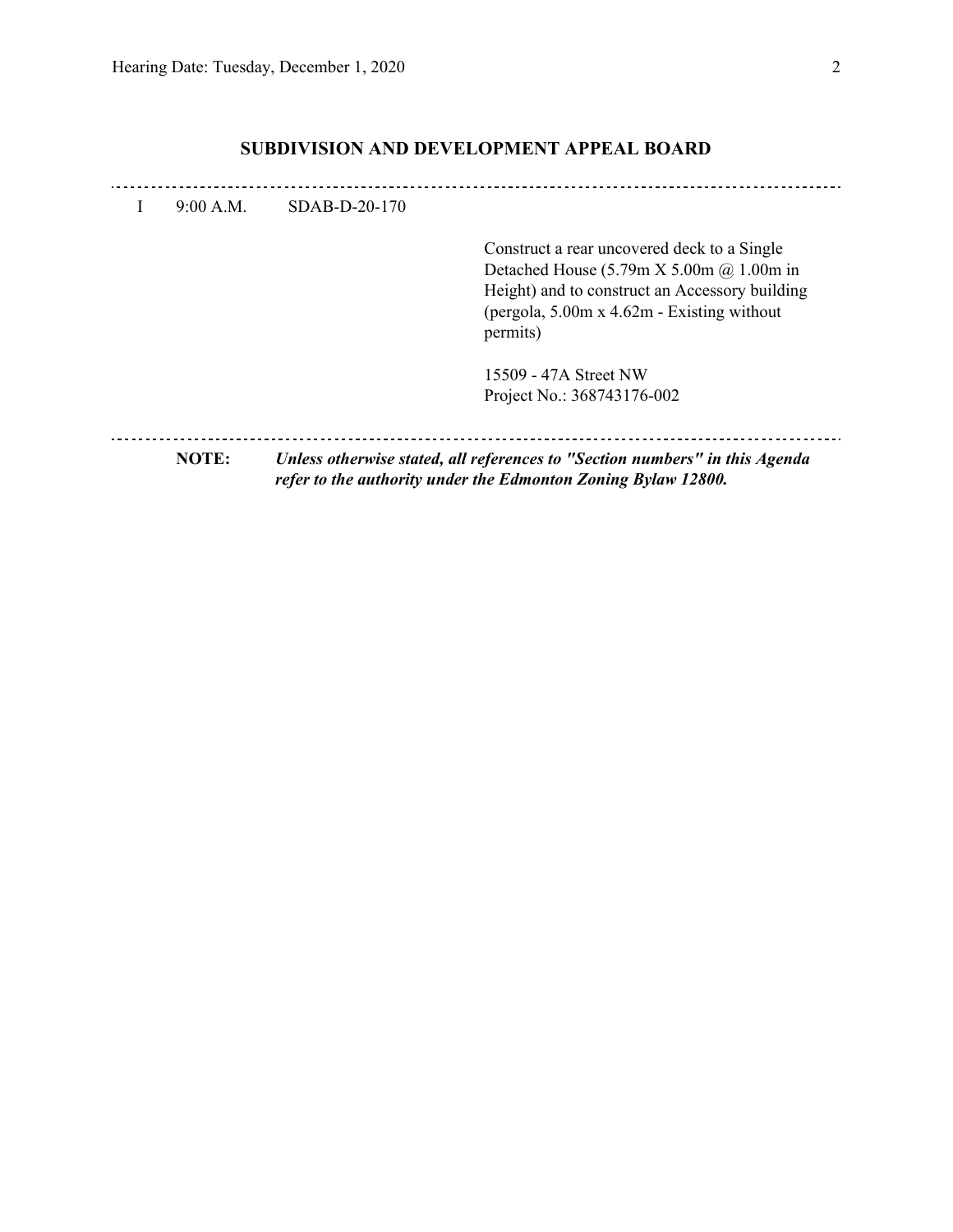## **ITEM I: 9:00 A.M. FILE: SDAB-D-20-170**

| AN APPEAL FROM THE DECISION OF THE DEVELOPMENT OFFICER |
|--------------------------------------------------------|
|--------------------------------------------------------|

APPELLANT:

| <b>APPLICATION NO.:</b> | 368743176-002                                                                                                                                                                                                              |
|-------------------------|----------------------------------------------------------------------------------------------------------------------------------------------------------------------------------------------------------------------------|
| APPLICATION TO:         | Construct a rear uncovered deck to a Single Detached<br>House $(5.79m \times 5.00m \text{ (}a) 1.00m \text{ in Height})$ and to<br>construct an Accessory building (pergola, 5.00m x 4.62m)<br>- Existing without permits) |
| DECISION OF THE         |                                                                                                                                                                                                                            |

| DEVELOPMENT AUTHORITY: Approved with conditions |  |
|-------------------------------------------------|--|
|                                                 |  |

| <b>DECISION DATE:</b> | October 13, 2020 |
|-----------------------|------------------|
|                       |                  |

DATE OF APPEAL: November 9, 2020

NOTIFICATION PERIOD: October 20, 2020 through November 10, 2020

RESPONDENT:

| MUNICIPAL DESCRIPTION |                                                                  |
|-----------------------|------------------------------------------------------------------|
| OF SUBJECT PROPERTY:  | 15509 - 47A Street NW                                            |
| LEGAL DESCRIPTION:    | Plan 0522926 Blk 8 Lot 59                                        |
|                       |                                                                  |
| ZONE:                 | (RSL) Residential Small Lot Zone                                 |
|                       |                                                                  |
| OVERLAY:              | N/A                                                              |
| STATUTORY PLAN(S):    | Brintnell Area Structure Plan<br>Pilot Sound Area Structure Plan |
|                       |                                                                  |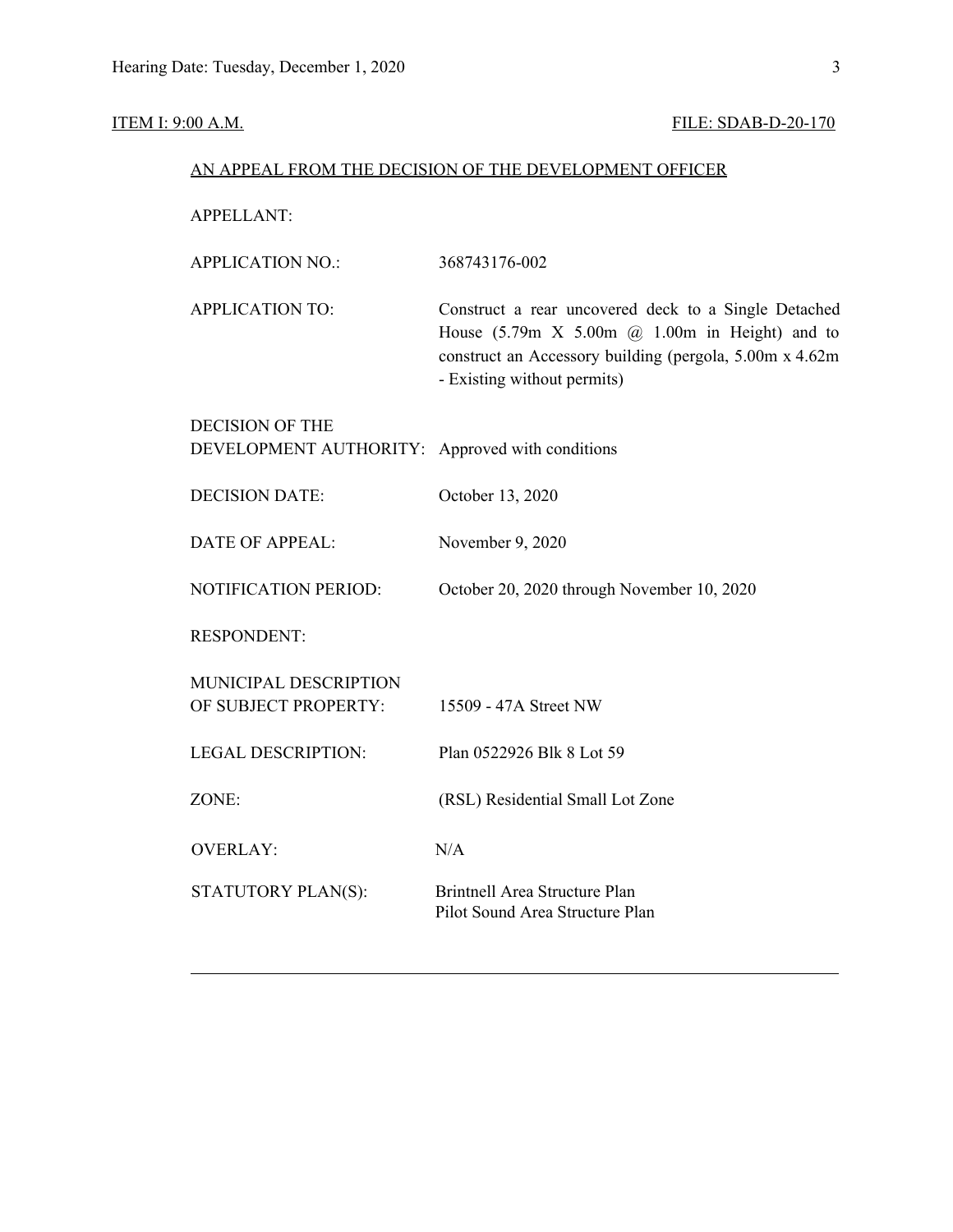#### *Grounds for Appeal*

The Appellant provided the following reasons for appealing the decision of the Development Authority:

> This huge deck has been a nuisance in our back yards already. Because it is so high, I can hear people talking in a normal tone. But, there is a lot more than talking going on. Loud parties prove that this will not be tolerable. It will also allow the home to be sold, as is, then we will be left at the mercy of the new Owners.

> At the lowest point, the deck may be only three feet off of the ground. At it's highest point, it is over six feet. It is also way too big. It comes too close to the rear of the Property, removing any small bit of privacy a person once had. This allows large groups of people to congregate above the fence line, while seated, in the lower part of the deck. In the higher area, people will stand five or six feet above the fence line! Due to the way the yards are graded, they drop off severely to the East for drainage. All of the homes there are affected. We have had incidents in the past and if this is approved, it will create more bad will between Neighbors in the future. It is not fair, or legal, for this to proceed. They have already shown this deck to be too high and too large. Why is it that they did not meet the size guidelines, but because they went ahead and built it, that it is being looked at now.

#### *General Matters*

#### **Appeal Information:**

The *Municipal Government Act*, RSA 2000, c M-26 states the following:

#### **Grounds for Appeal**

**685(1)** If a development authority

- (a) fails or refuses to issue a development permit to a person,
- (b) issues a development permit subject to conditions, or
- (c) issues an order under section 645,

the person applying for the permit or affected by the order under section 645 may appeal to the subdivision and development appeal board.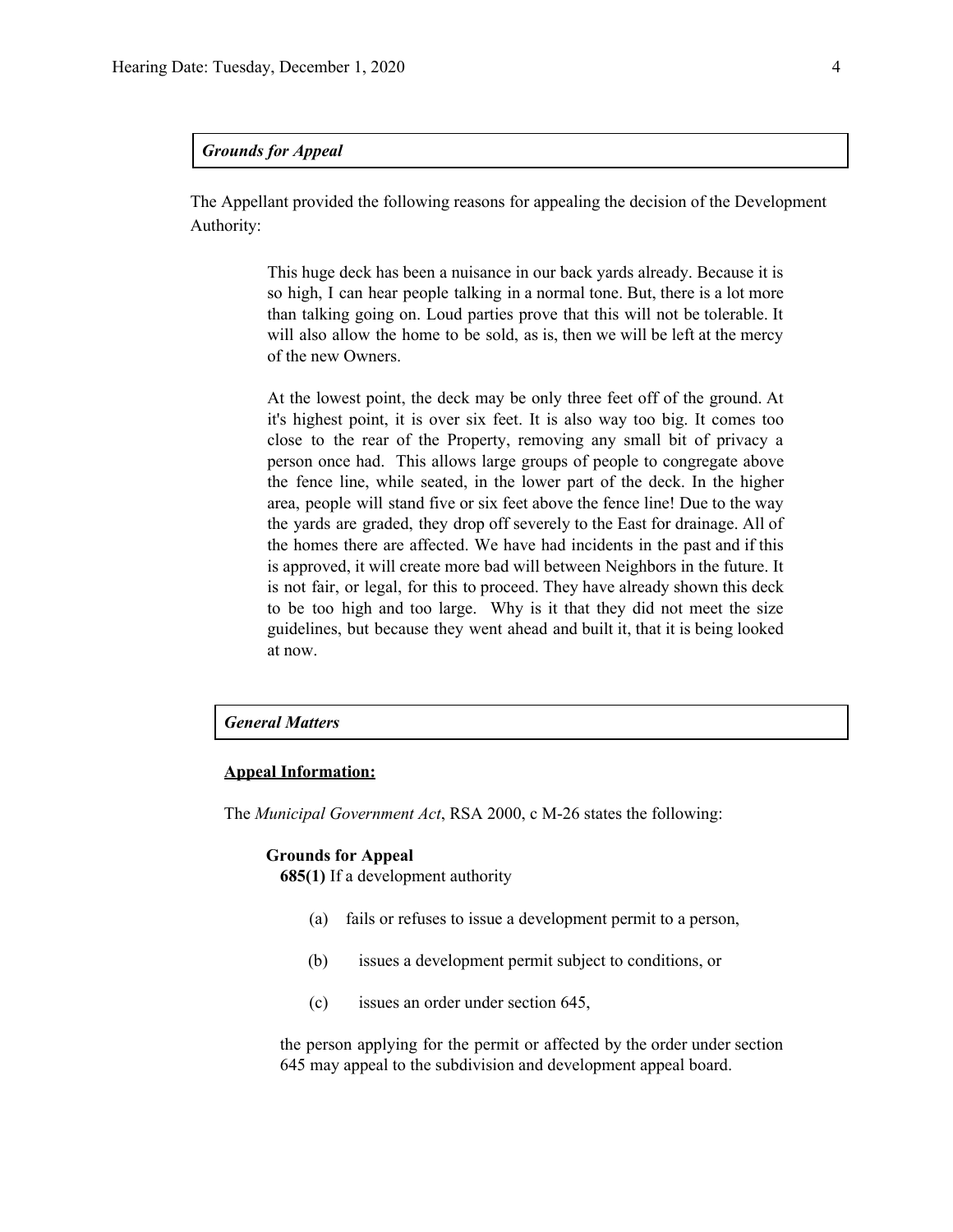**(2)** In addition to an applicant under subsection (1), any person affected by an order, decision or development permit made or issued by a development authority may appeal to the subdivision and development appeal board.

#### **Appeals**

**686(1)** A development appeal to a subdivision and development appeal board is commenced by filing a notice of the appeal, containing reasons, with the board,

- (a) in the case of an appeal made by a person referred to in section 685(1)
	- (i) with respect to an application for a development permit,
		- (A) within 21 days after the date on which the written decision is given under section 642, or
		- (B) if no decision is made with respect to the application within the 40-day period, or within any extension of that period under section 684, within 21 days after the date the period or extension expires,

or

- (ii) with respect to an order under section 645, within 21 days after the date on which the order is made, or
- (b) in the case of an appeal made by a person referred to in section 685(2), within 21 days after the date on which the notice of the issuance of the permit was given in accordance with the land use bylaw.

#### **Hearing and Decision**

**687(3)** In determining an appeal, the subdivision and development appeal board

…

- (a.1) must comply with the land use policies;
- (a.2) subject to section 638, must comply with any applicable statutory plans;
- (a.3) subject to clause (d), must comply with any land use bylaw in effect;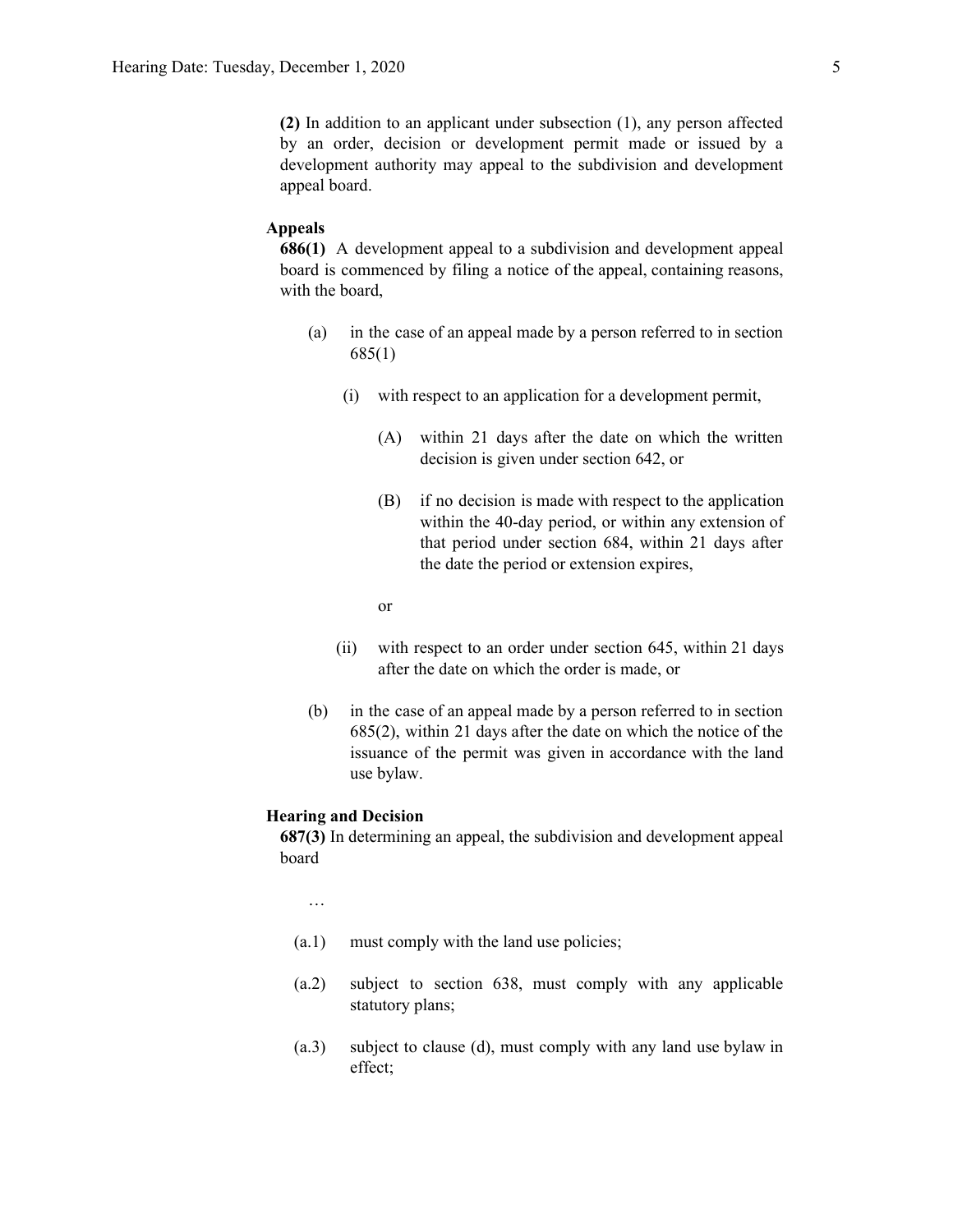- (a.4) must comply with the applicable requirements of the regulations under the *Gaming, Liquor and Cannabis Act* respecting the location of premises described in a cannabis licence and distances between those premises and other premises;
	- …
	- (c) may confirm, revoke or vary the order, decision or development permit or any condition attached to any of them or make or substitute an order, decision or permit of its own;
	- (d) may make an order or decision or issue or confirm the issue of a development permit even though the proposed development does not comply with the land use bylaw if, in its opinion,
		- (i) the proposed development would not
			- (A) unduly interfere with the amenities of the neighbourhood, or
			- (B) materially interfere with or affect the use, enjoyment or value of neighbouring parcels of land,

and

(ii) the proposed development conforms with the use prescribed for that land or building in the land use bylaw.

#### **General Provisions from the** *Edmonton Zoning Bylaw:*

### Under section 115.2(5), **Single Detached Housing** is a **Permitted Use** in the **(RSL) Residential Small Lot Zone.**

Under section 6.1, **Accessory** means:

when used to describe a Use or building, a Use or building naturally or normally incidental, subordinate, and devoted to the principal Use or building, and located on the same lot or Site.

Under section 6.1, **Platform Structure** means:

an elevated structure intended for use as outdoor Amenity Area that may project and/or be recessed from the wall of a building, may be surrounded by guardrails, parapet walls or similar features. Common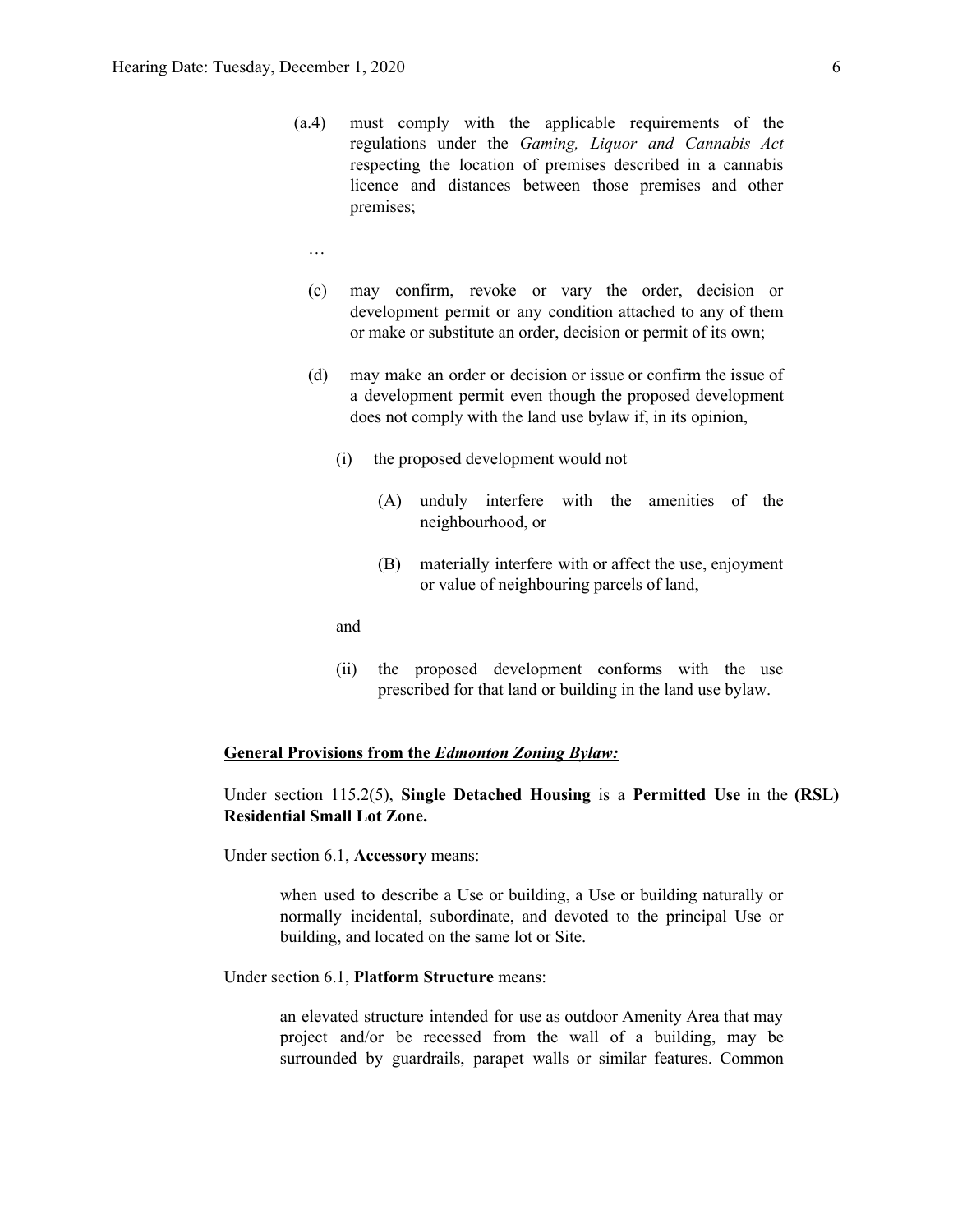examples include: balconies, raised terraces and decks. This definition does not include a Rooftop Terrace.

Section 115.1 states that the **General Purpose** of the **(RSL) Residential Small Lot Zone** is:

to provide for smaller lot Single Detached Housing with attached Garages in a suburban setting that provides the opportunity for the more efficient utilization of undeveloped suburban areas and includes the opportunity for Secondary Suites and Garden Suites.

#### *Projection into Setbacks and Separation Spaces*

Section 115.4(7) states "The minimum Rear Setback shall be  $7.5$  m, except in the case of a corner Site it shall be 4.5 m."

Section 44.3(b) states:

The following features may project into a required Setback or Separation Space as provided for below:

b) Platform Structures provided such projections do not exceed 2.0 m into any other Setbacks or Separation Spaces with a depth of at least  $4.0$  m.

#### **Development Officers Determination**

**Projection - The distance from the uncovered deck with pergola to the back property line property line (shared with 15508 - 47 STREET NW) is 2.4m, instead of 5.5m (Section 44.3.b)**

[unedited]

#### *Site Coverage*

Section 115.4(5) states:

The maximum total Site Coverage shall not exceed 45%, inclusive of the attached Garage and any other Accessory buildings except that:

a. The maximum total Site Coverage shall be increased by up to 2% of the Site Area, in addition to any increase allowed under Section 87, to accommodate single Storey Unenclosed Front Porches.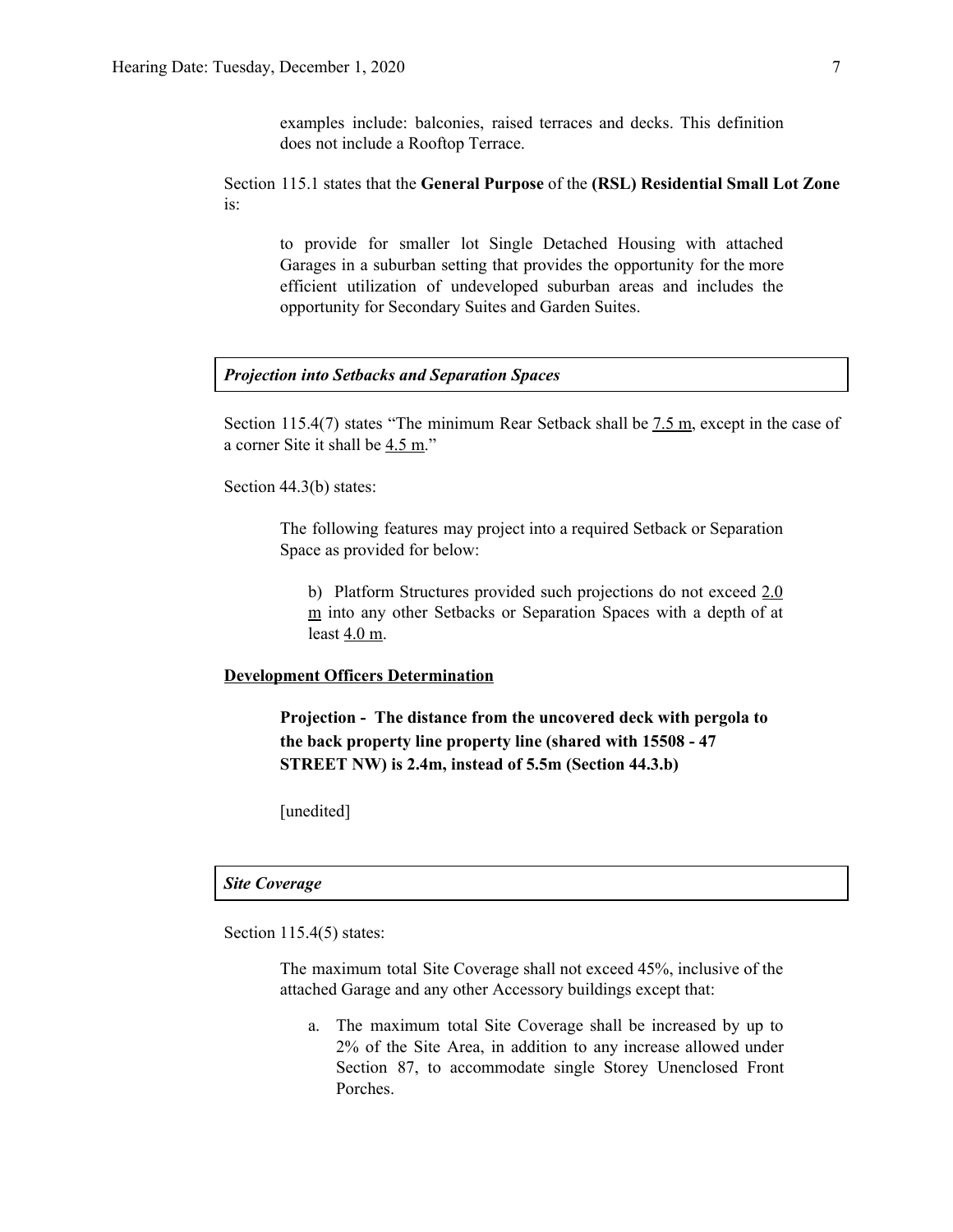Under section 6.1, **Site Coverage** means:

the total horizontal area of all buildings or structures on a Site which are located at or higher than 1.0 m above Grade, including Accessory buildings or Structures, calculated by perpendicular projection onto a horizontal plane from one point located at an infinite distance above all buildings and structures on the Site. This definition shall not include:

- a. steps, eaves, cornices, and similar projections;
- b. driveways, aisles and parking lots unless they are part of a Parking Garage which extends 1.0 m or more above Grade; or
- c. unenclosed inner and outer courts, terraces and patios where these are less than 1.0 m above Grade;

#### **Development Officers Determination**

**Site Coverage - The house covers 47% of the site, instead of 45%. In total all the buildings cover 47% of the site, instead of 45% (Section 115.4.5).**

[unedited]

#### Notice to Applicant/Appellant

Provincial legislation requires that the Subdivision and Development Appeal Board issue its official decision in writing within fifteen days of the conclusion of the hearing.

 $\mathcal{L}_\text{max} = \frac{1}{2} \sum_{i=1}^n \mathcal{L}_\text{max} = \frac{1}{2} \sum_{i=1}^n \mathcal{L}_\text{max} = \frac{1}{2} \sum_{i=1}^n \mathcal{L}_\text{max} = \frac{1}{2} \sum_{i=1}^n \mathcal{L}_\text{max} = \frac{1}{2} \sum_{i=1}^n \mathcal{L}_\text{max} = \frac{1}{2} \sum_{i=1}^n \mathcal{L}_\text{max} = \frac{1}{2} \sum_{i=1}^n \mathcal{L}_\text{max} = \frac{1}{2} \sum_{i=$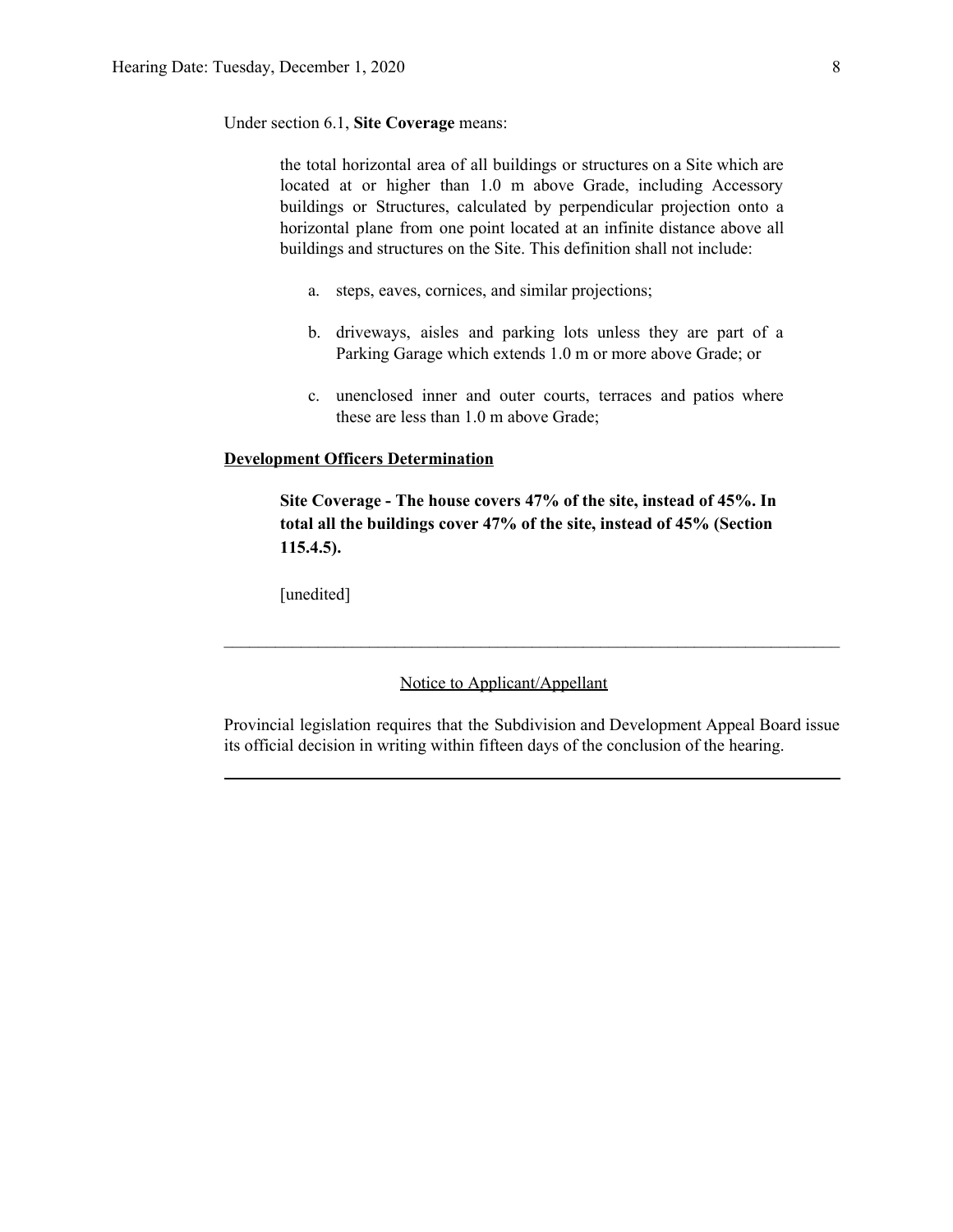| <b>Uncovered Deck Permit</b>                                                                                                                                                                                                                                                                                                                                                                                                                                                                                                                                                                                                                                                                                                                                                                                                                                                                                                                                                                                                                                                                                                                                                                                                                                                                                                                                                                                                                                                                                                                                                                                                                                                                                                                                                                                                                                                                                    |
|-----------------------------------------------------------------------------------------------------------------------------------------------------------------------------------------------------------------------------------------------------------------------------------------------------------------------------------------------------------------------------------------------------------------------------------------------------------------------------------------------------------------------------------------------------------------------------------------------------------------------------------------------------------------------------------------------------------------------------------------------------------------------------------------------------------------------------------------------------------------------------------------------------------------------------------------------------------------------------------------------------------------------------------------------------------------------------------------------------------------------------------------------------------------------------------------------------------------------------------------------------------------------------------------------------------------------------------------------------------------------------------------------------------------------------------------------------------------------------------------------------------------------------------------------------------------------------------------------------------------------------------------------------------------------------------------------------------------------------------------------------------------------------------------------------------------------------------------------------------------------------------------------------------------|
|                                                                                                                                                                                                                                                                                                                                                                                                                                                                                                                                                                                                                                                                                                                                                                                                                                                                                                                                                                                                                                                                                                                                                                                                                                                                                                                                                                                                                                                                                                                                                                                                                                                                                                                                                                                                                                                                                                                 |
| This document is a record of a Development Permit application, and a record of the decision for the undertaking described below, subject to<br>the limitations and conditions of this permit, of the Edmonton Zoning Bylaw 12800 as amended.                                                                                                                                                                                                                                                                                                                                                                                                                                                                                                                                                                                                                                                                                                                                                                                                                                                                                                                                                                                                                                                                                                                                                                                                                                                                                                                                                                                                                                                                                                                                                                                                                                                                    |
| <b>Applicant</b><br>Property Address(es) and Legal Description(s)<br>15509 - 47A STREET NW<br>Plan 0522926 Blk 8 Lot 59                                                                                                                                                                                                                                                                                                                                                                                                                                                                                                                                                                                                                                                                                                                                                                                                                                                                                                                                                                                                                                                                                                                                                                                                                                                                                                                                                                                                                                                                                                                                                                                                                                                                                                                                                                                         |
| <b>Scope of Permit</b><br>To construct a rear uncovered deck to a Single Detached House (5.79m X 5.00m @ 1.00m in Height) and to construct an Accessory<br>building (pergola, 5.00m x 4.62m). Existing without permits.                                                                                                                                                                                                                                                                                                                                                                                                                                                                                                                                                                                                                                                                                                                                                                                                                                                                                                                                                                                                                                                                                                                                                                                                                                                                                                                                                                                                                                                                                                                                                                                                                                                                                         |
| <b>Permit Details</b><br>Class Of Permit: Class A<br>Site Area (1q. m.): 446.66<br>Stat. Plan Overlay/Annex Area: (none)                                                                                                                                                                                                                                                                                                                                                                                                                                                                                                                                                                                                                                                                                                                                                                                                                                                                                                                                                                                                                                                                                                                                                                                                                                                                                                                                                                                                                                                                                                                                                                                                                                                                                                                                                                                        |
| <b>Development Permit Decision</b><br>Approved<br>Issue Date: Oct 13, 2020 Development Authority: TESSERA, HERAN<br><b>Subject to the Following Conditions</b><br>This Development Permit is NOT valid until the Notification Period expires in accordance to Section 21 (Section 17.1).<br>This Development Permit authorizes the development of a rear uncovered deck to a Single Detached House (5.79m X 5.00m $@$<br>1.00m in Height) and to construct an Accessory building (pergola, 5.00m x 4.62m). Existing without permits.<br>The development shall be constructed in accordance with the stamped and approved drawings.<br><b>ADVISEMENTS:</b><br>An approved Development Permit means that the proposed development has been reviewed against the provisions of this bylaw. It<br>does not remove obligations to conform with other legislation, bylaws or land title instruments including, but not limited to, the<br>Municipal Government Act, the Safety Codes Act or any caveats, restrictive covenants or easements that might be attached to the<br>Site (Section 5.2).<br>Any proposed change from the original approved drawings is subject to a revision/re-examination fee. The fee will be determined<br>by the reviewing officer based on the scope of the request and in accordance with current fee schedules. A review fee may be<br>collected for each change request.<br>Unless otherwise stated, all above references to section numbers refer to the authority under the Edmonton Zoning Bylaw 12800.<br><b>Variances</b><br>Projection - The distance from the uncovered deck with pergola to the back property line property line (shared with 15508 - 47<br>STREET NW) is 2.4m, instead of 5.5m (Section 44.3.b)<br>Site Coverage - The house covers 47% of the site, instead of 45%. In total all the buildings cover 47% of the site, instead of 45%<br>(Section 115.4.5). |
|                                                                                                                                                                                                                                                                                                                                                                                                                                                                                                                                                                                                                                                                                                                                                                                                                                                                                                                                                                                                                                                                                                                                                                                                                                                                                                                                                                                                                                                                                                                                                                                                                                                                                                                                                                                                                                                                                                                 |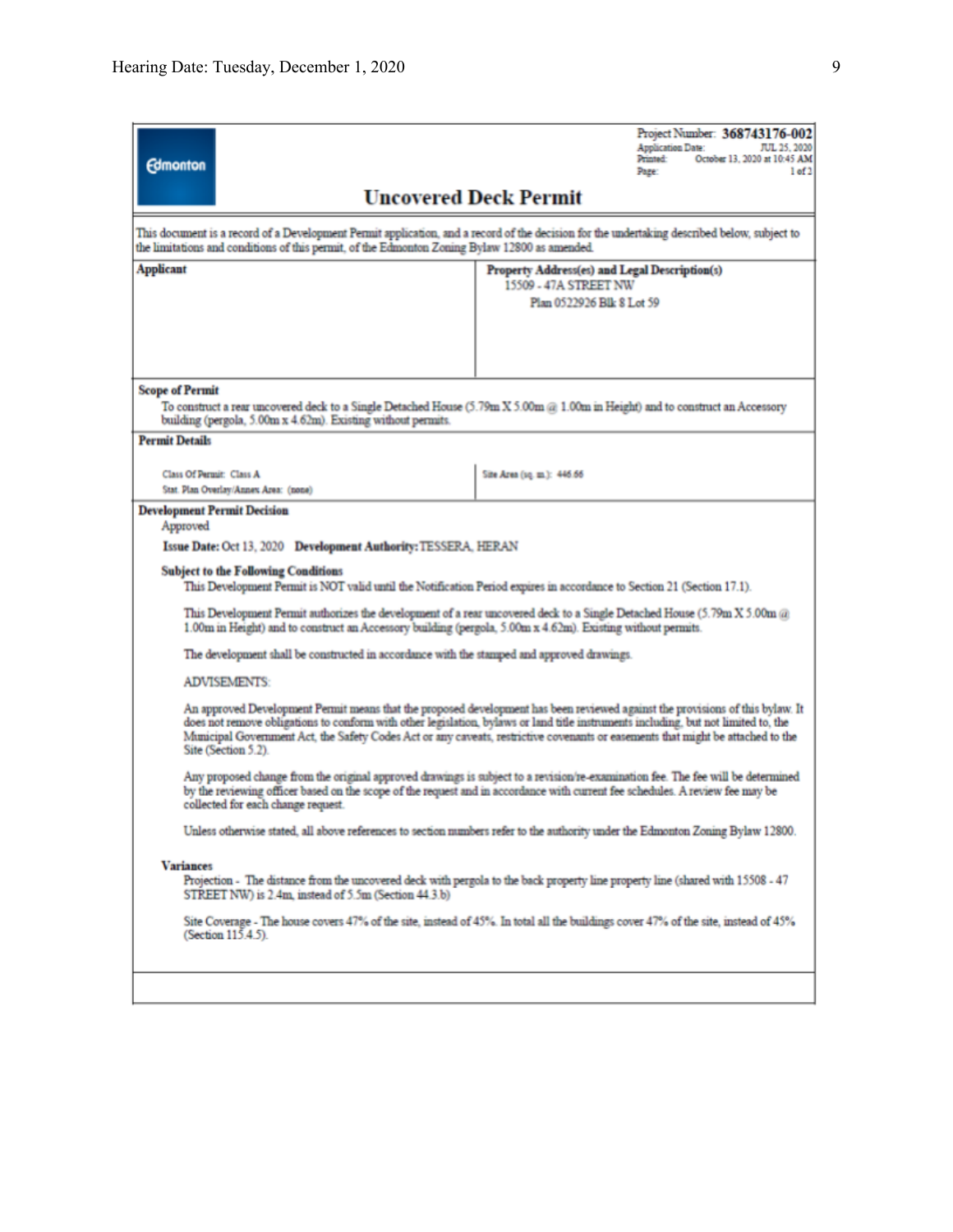| <b>Edmonton</b>                                                      |                   |                    |                              | Project Number: 368743176-002<br>Application Date:<br>JUL 25, 2020<br>Printed:<br>October 13, 2020 at 10:45 AM<br>Page:<br>$2$ of $2$ |
|----------------------------------------------------------------------|-------------------|--------------------|------------------------------|---------------------------------------------------------------------------------------------------------------------------------------|
|                                                                      |                   |                    | <b>Uncovered Deck Permit</b> |                                                                                                                                       |
| <b>Rights of Appeal</b><br>Amendment Act.                            |                   |                    |                              | This approval is subject to the right of appeal as outlined in Chapter 24, Section 683 through 689 of the Municipal Government        |
| Notice Period Begins: Oct 20, 2020                                   |                   | Ends: Nov 10, 2020 |                              |                                                                                                                                       |
| <b>Building Permit Decision</b>                                      |                   |                    |                              |                                                                                                                                       |
| No decision has yet been made.                                       |                   |                    |                              |                                                                                                                                       |
| Fees                                                                 |                   |                    |                              |                                                                                                                                       |
|                                                                      | <b>Fee Amount</b> | <b>Amount Paid</b> | Receipt#                     | <b>Date Paid</b>                                                                                                                      |
| <b>Existing Without Permit Dev</b><br><b>Application Penalty Fee</b> | \$120.00          | \$120.00           | 990983000396001              | Aug 19, 2020                                                                                                                          |
| <b>Building Permit Fee (Uncovered</b><br>Deck)                       | \$112.00          | \$112.00           | 982257080535001              | Jul 25, 2020                                                                                                                          |
| Safety Codes Fee                                                     | \$4.50            | \$4.50             | 982257080535001              | Jul 25, 2020                                                                                                                          |
| Development Application Fee                                          | \$120.00          | \$120.00           | 982257080535001              | Jul 25, 2020                                                                                                                          |
| <b>Existing Without Permit Building</b><br>Penalty Fee               | \$112.00          | \$112.00           | 990983000396001              | Aug 19, 2020                                                                                                                          |
| Total GST Amount:                                                    | \$0.00            |                    |                              |                                                                                                                                       |
| <b>Totals for Permit:</b>                                            | \$468.50          | \$468.50           |                              |                                                                                                                                       |
|                                                                      |                   |                    |                              |                                                                                                                                       |
|                                                                      |                   |                    |                              |                                                                                                                                       |
|                                                                      |                   |                    |                              |                                                                                                                                       |
|                                                                      |                   |                    |                              |                                                                                                                                       |
|                                                                      |                   |                    |                              |                                                                                                                                       |
|                                                                      |                   |                    |                              |                                                                                                                                       |
|                                                                      |                   |                    |                              |                                                                                                                                       |
|                                                                      |                   |                    |                              |                                                                                                                                       |
|                                                                      |                   |                    |                              |                                                                                                                                       |
|                                                                      |                   |                    |                              |                                                                                                                                       |
|                                                                      |                   |                    |                              |                                                                                                                                       |
|                                                                      |                   |                    |                              |                                                                                                                                       |
|                                                                      |                   |                    |                              |                                                                                                                                       |